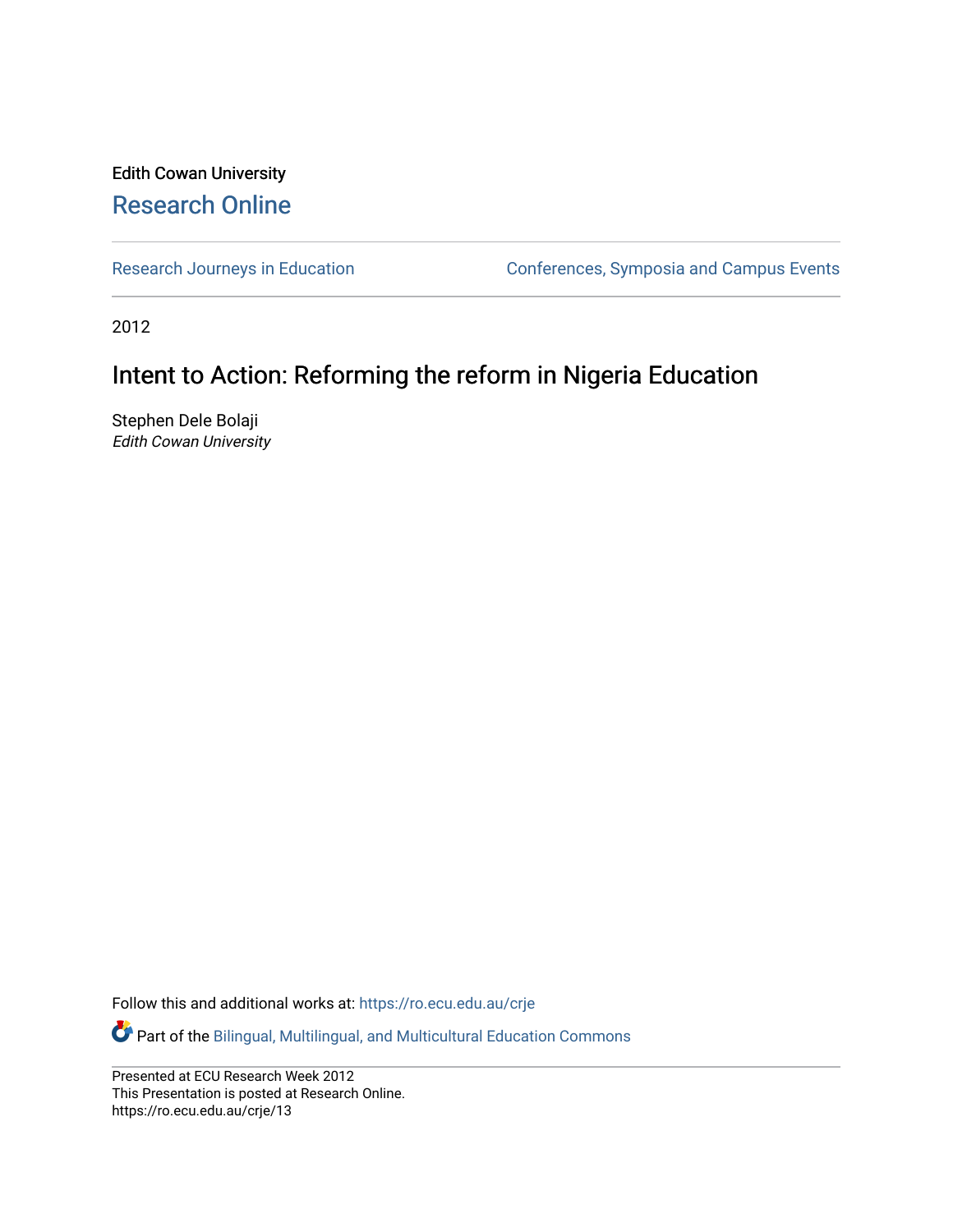

# **Intent to Action:/Reforming the reform in Nigeria Education**

Stephen dele **BOLAJI**

Edith Cowan University

**Supervisors** A/P Jan R R. **GRAY &** A/P Glenda **CAMPBELL -EVANS**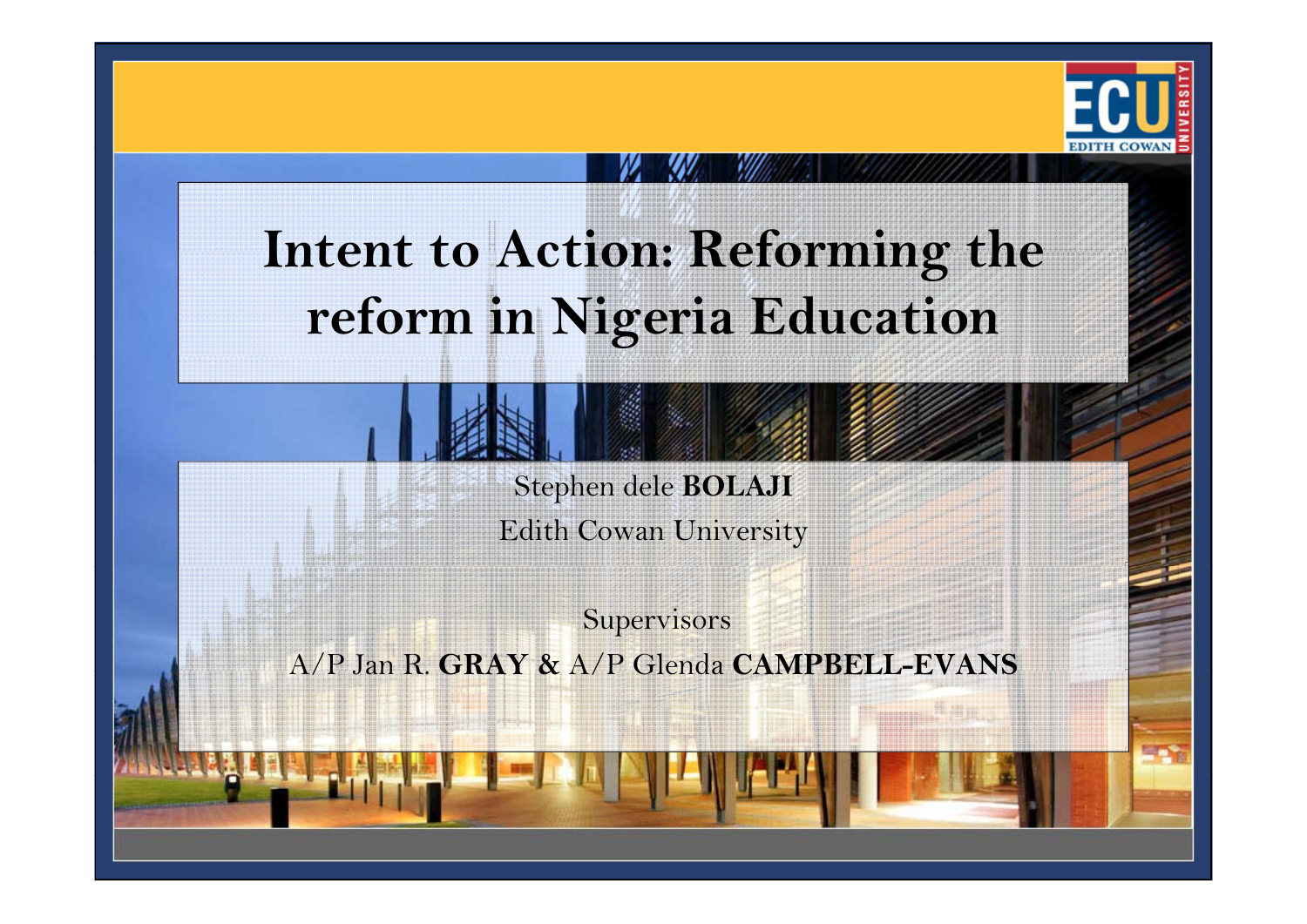## Background to the study



Education in Nigeria is regarded as an instrument 'par excellence' for effective national development (NPE, 1973; 1981; 1998 & 2004, p.1).

Nigeria's first nationwide "free and compulsory" universal primary schooling was introduced in the 1970s"left behind" many school attending boys and girls nationwide (Denga, 2000).

❖ The universal basic education policy launched in 1999 has more than eight million children of school-going age (6-15 years) are still not in school (NUT, 2008; UBEC, 2004).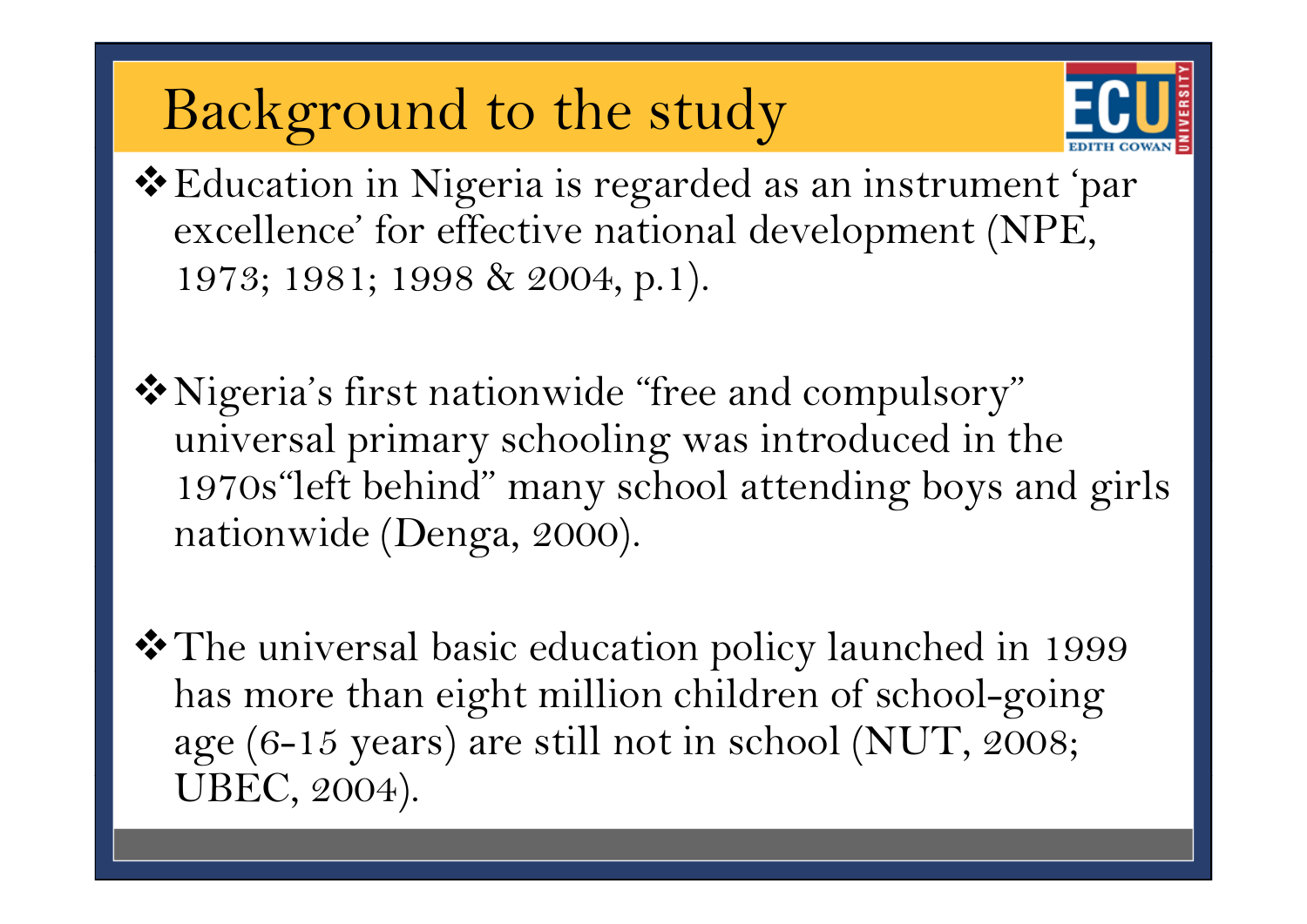### **Statement of the problem**



**The World Bank appraisal** of the basic education reforms in Nigeria is **unsatisfactory** (World Bank report, 2008). The overall **appraisal of other international agencies also points to lack of implementation implementation.**

The challenge is for the country's ability to fulfill the goal **of Education for All**, as espoused in the policy of universal Basic Education by 2015 (USAID Mission Report, 2009).

This study provides an **opportunity to explore the challenges confronting bureaucratic implementation process of basic education in Ni geria.**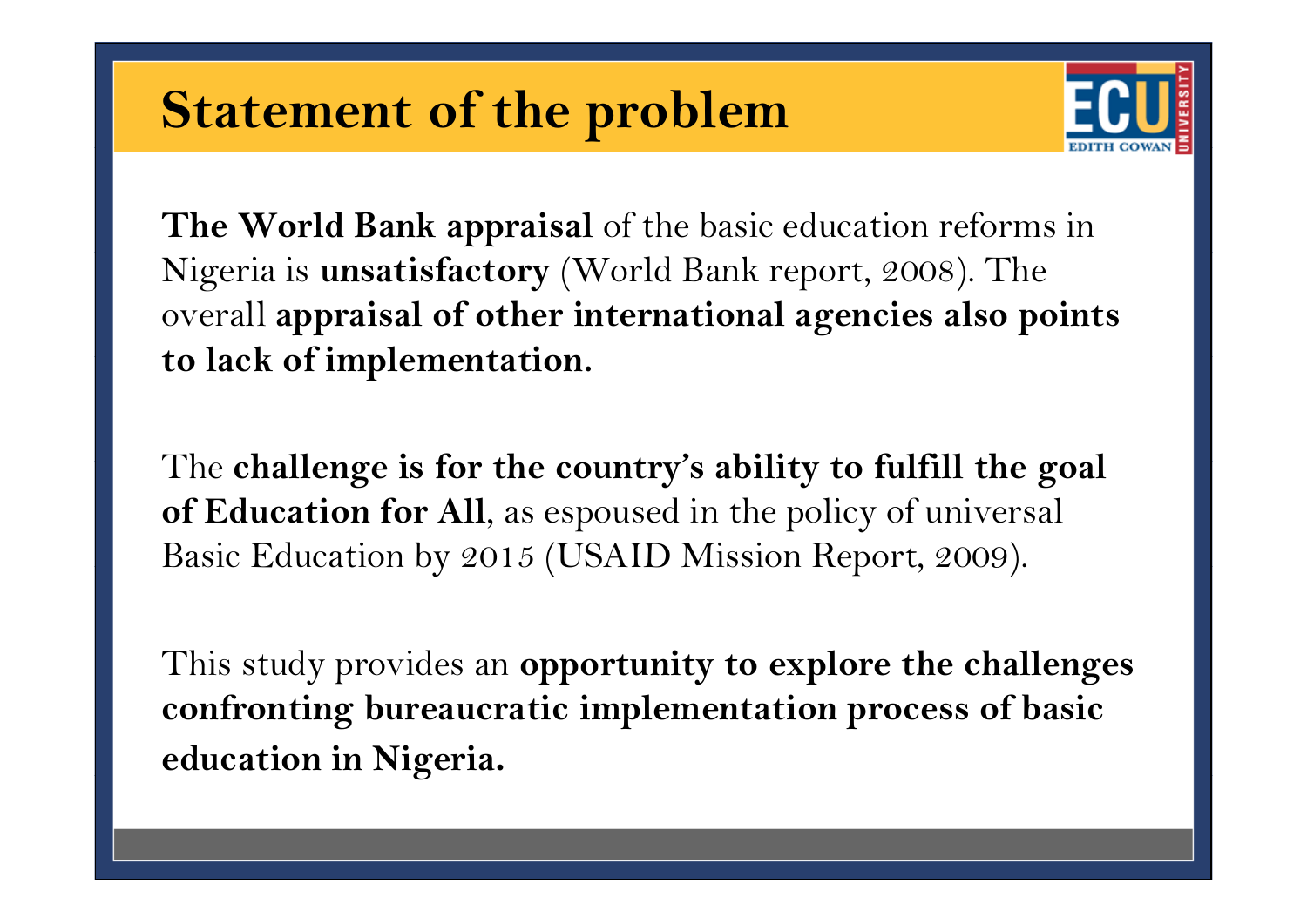### Purpose of the study



- ❖ The purpose of this study is to assess the bureaucratic implementation process and its impact on access in terms of enrolment, attendance and progression of Nigerian children in the universal basic education programme.
- The aim is to seek to understand the efficacies of their operations and how it has impacted on the implementation of the universal basic education programme in Nigeria in the last decade.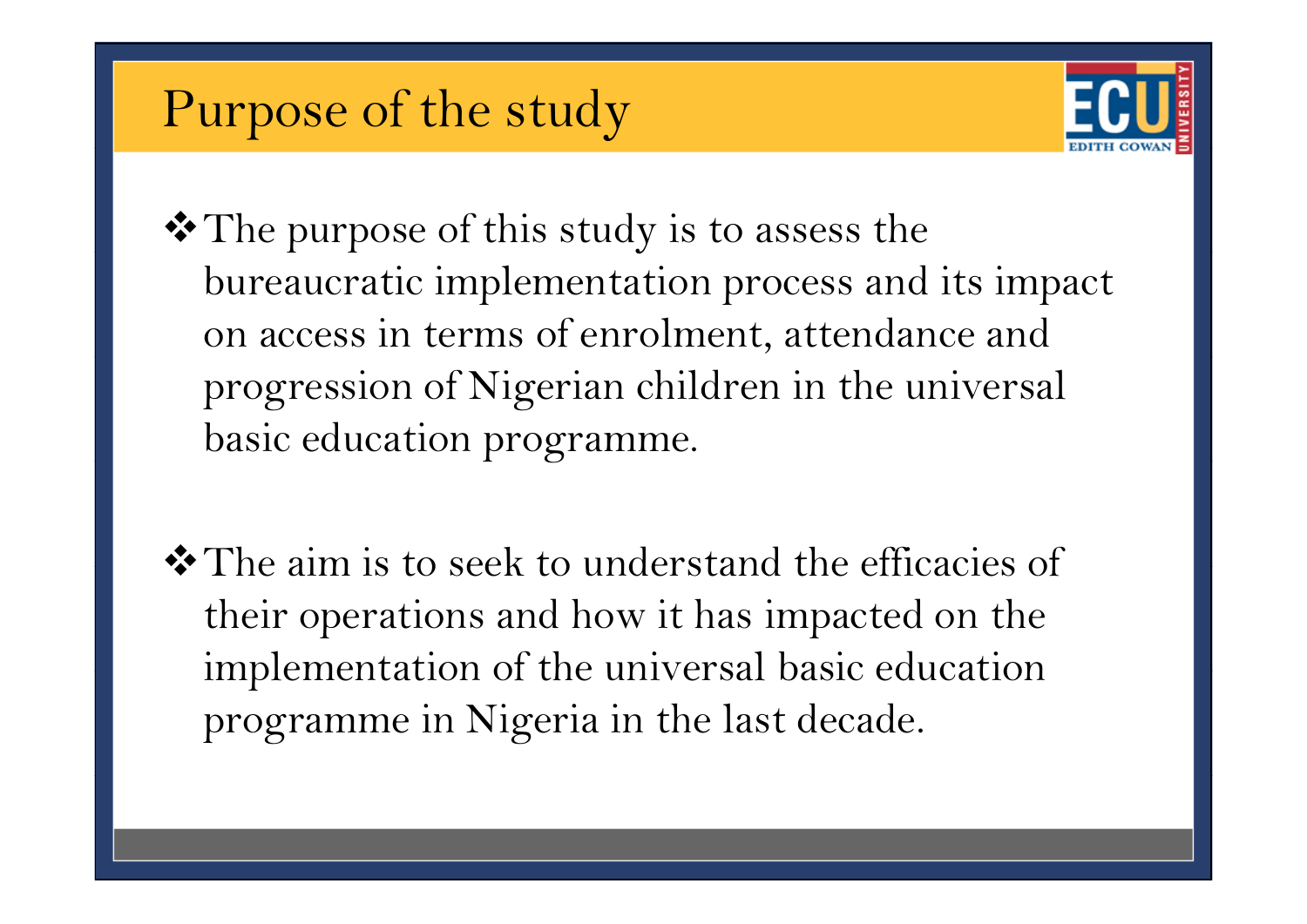### Research Methodology



- ◆ Qualitative research method used for this study centered on document analysis and interview which is informed by organizational theory and Top-downtheory.
- Semi -structured interviews were conducted with the bureaucrats who are in charge of policy implementation in two states of geo-political and Federal Capital Territory (FCT).
- ◆ 24 Bureaucrats were interviewed out of 30 specified in the research proposal.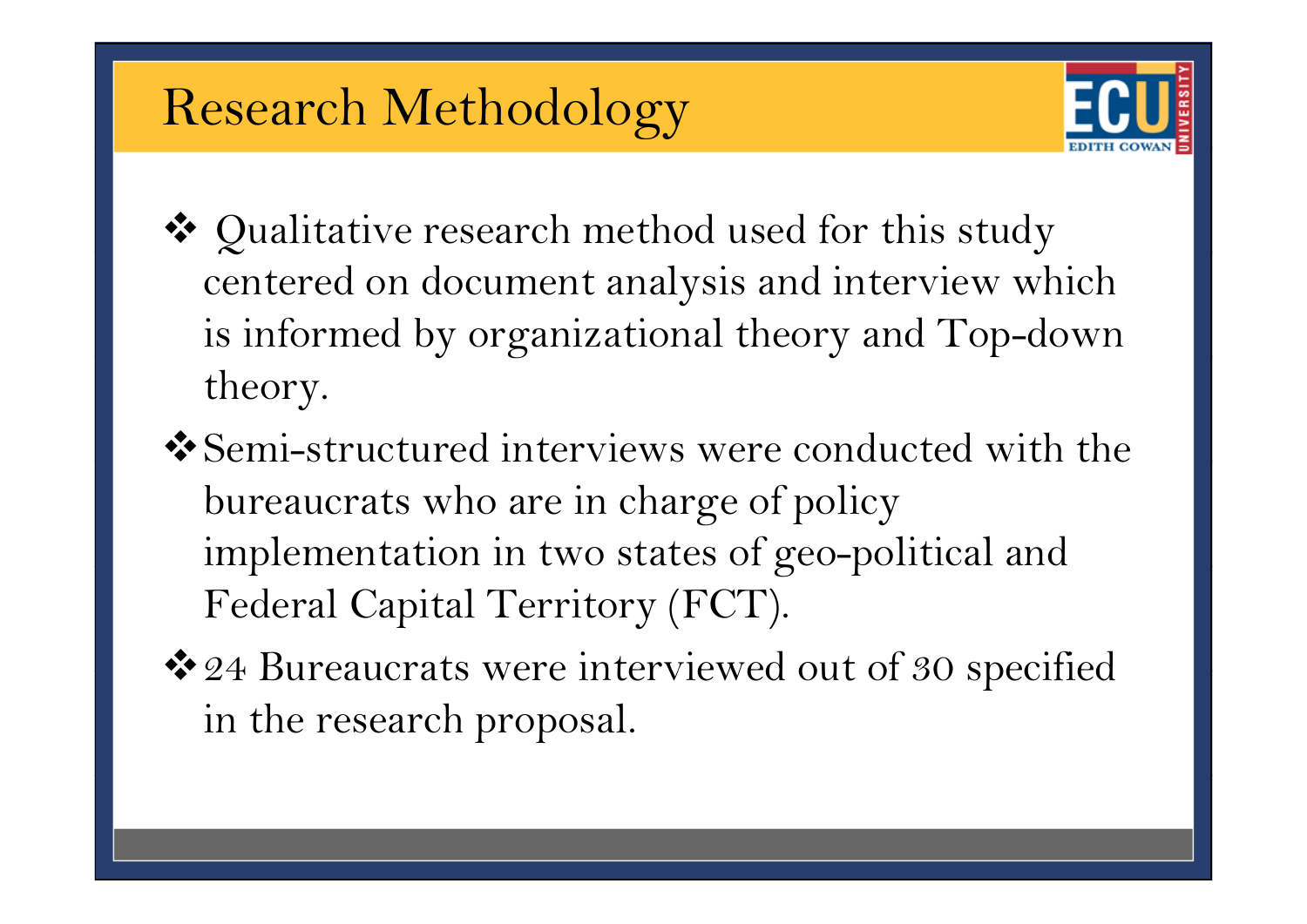### Research Findings



- Data analysis of this study is on-going but for the purpose of this colloquium below are some emerging issues:
- The study has revealed that Government intervention with the introduction UBE Policy was timely for a country that was gradually coming out of the shackles of authoritarianism and rapacious military regimes that have ruled the country for most of the intervening four decades without any impact on educational policy or programmes.
- ❖ The has shown that the progress in implementation of UBE differs according to states and regions.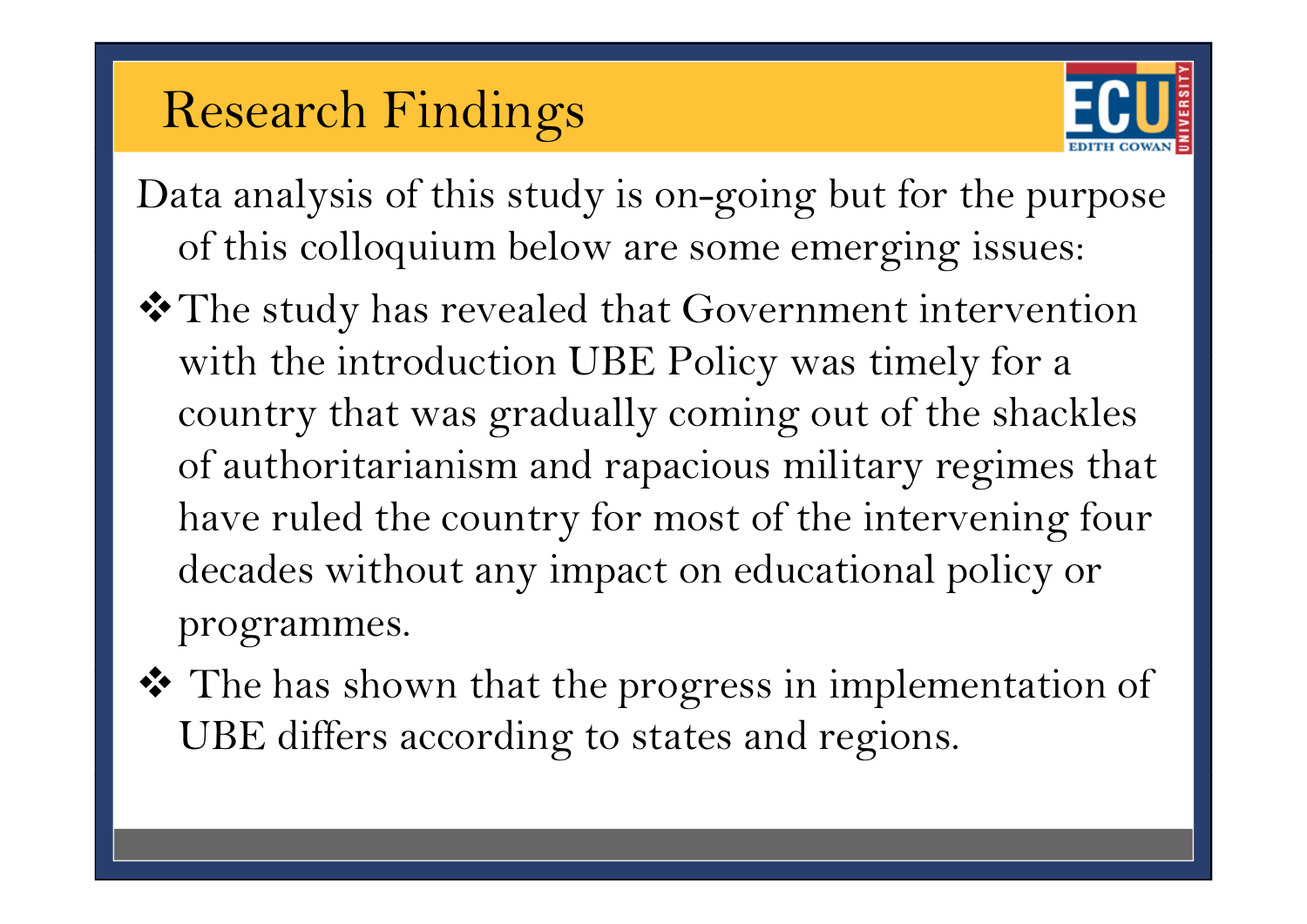#### Research Findings: Cont.



- ❖ The study has provided the essential knowledge in understanding the bureaucratic operations of policy im plementation.
	- The study has revealed that politics and political interference has been major impediment to achieving the objectives of UBE in Nigeria.
- The study has ascertained that the level implementation of UBE States is not commensurate with the intervention fund provided by Federal government UBEC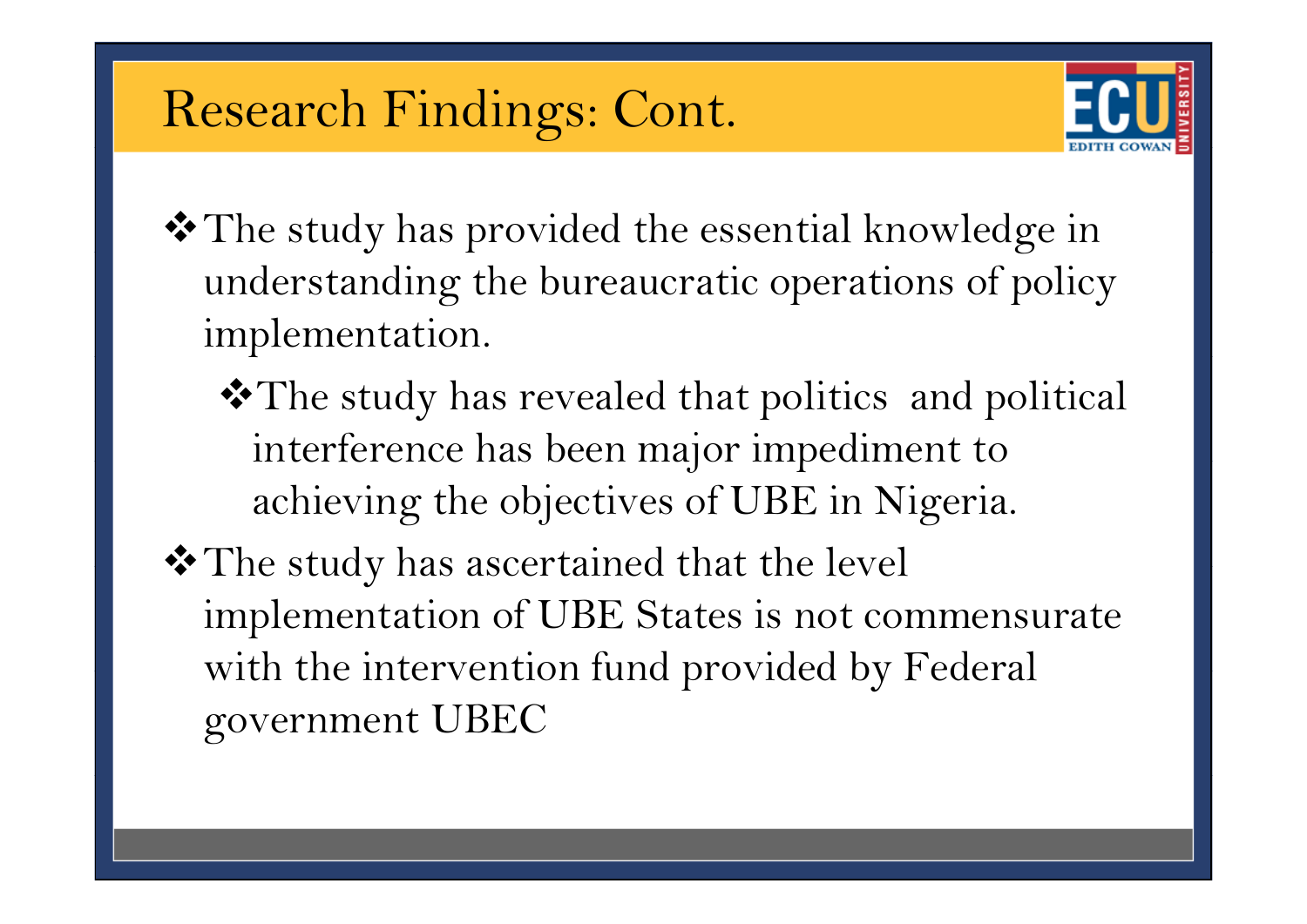

This study will contribute to much needed understanding why periodic assessment or evaluation is for public policy if the end goal is for public trust or societal driven.